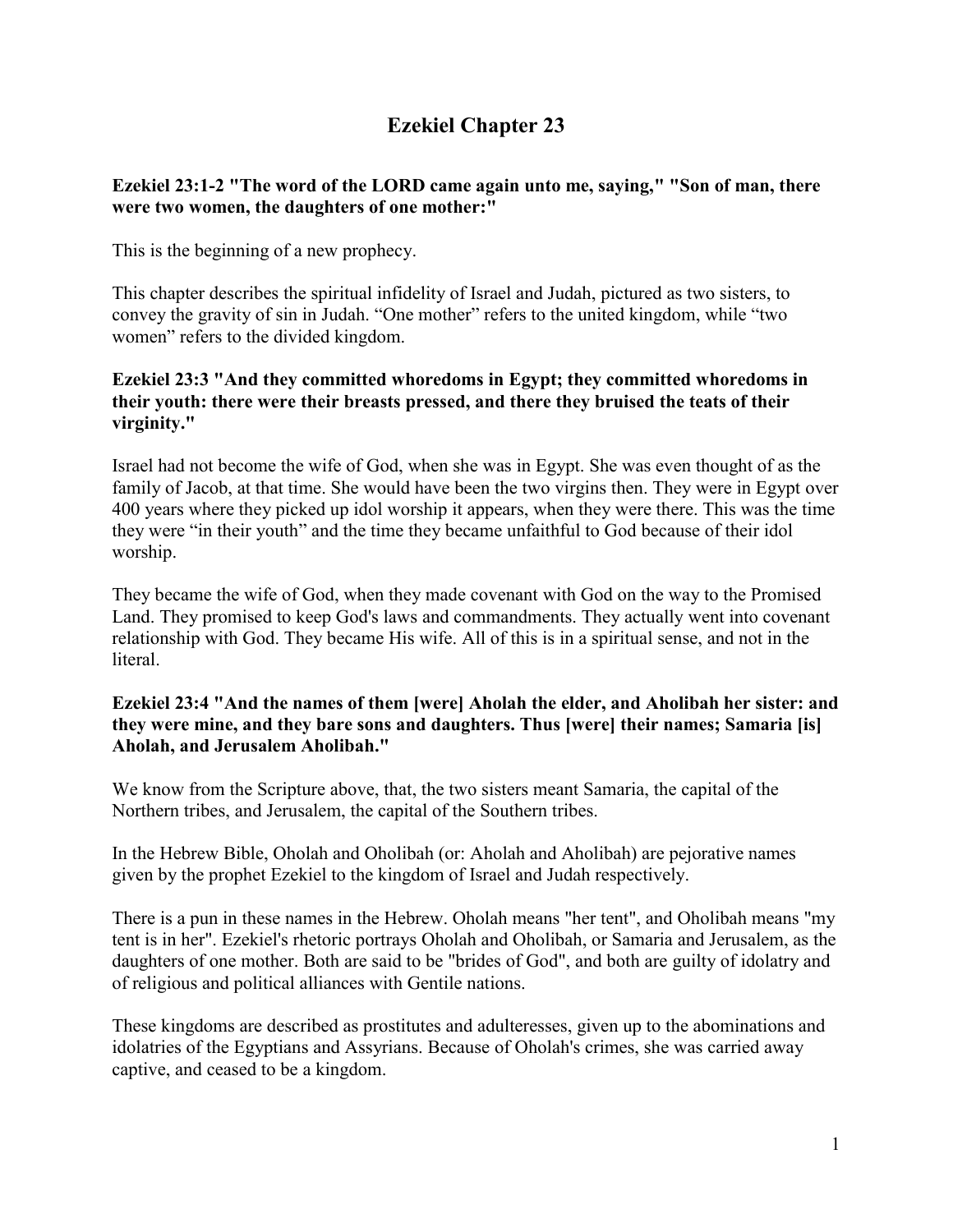Aholah had her separate dwelling place apart from the temple, represents Samaria and is the Northern kingdom. Here Jeroboam had set up worship, which God rejected.

Aholibah, "My tabernacle is in her," represents Jerusalem or the Southern kingdom, where God did establish worship.

## **Ezekiel 23:5 "And Aholah played the harlot when she was mine; and she doted on her lovers, on the Assyrians [her] neighbors,"**

Samaria's lovers were nations she had signed treaties with. Assyria, one of Samaria's lovers, is the very country that God uses to chastise the 10 tribes, when they go into captivity. Samaria had belonged to God in the beginning. She made peace treaties with the world, which Assyria symbolizes here.

The national god of Assyria was Ashur. Their religious worship was patterned after Babylonia. They worshipped many false gods such as Ishtar, Anu, Bel, and Ea. Samaria picked up some of their idol worship from them.

Aholah or the Northern kingdom of Israel was a harlot, in a spiritual sense, by seeking union for fulfillment and security with idolatrous, young, wealthy, attractive Assyria. Assyria turned on her, conquered her, and deported Israel (in 722 B.C.).

## **Ezekiel 23:6 "[Which were] clothed with blue, captains and rulers, all of them desirable young men, horsemen riding upon horses."**

The Assyrians appealed to the flesh of the Samarians. Israel (Samaria), thought highly of the military of Assyria. They made quite an impression on them, and they sought their protection.

#### **Ezekiel 23:7 "Thus she committed her whoredoms with them, with all them [that were] the chosen men of Assyria, and with all on whom she doted: with all their idols she defiled herself."**

They turned from the worship of the One True God to the worship of these Assyrian idols. The whoredoms, spoken of here, are speaking of committing spiritual adultery. To worship false gods, was spiritual adultery.

#### **Ezekiel 23:8 "Neither left she her whoredoms [brought] from Egypt: for in her youth they lay with her, and they bruised the breasts of her virginity, and poured their whoredom upon her."**

The sin of idol worship with them had never stopped, since Egypt. They had never truly given up their worship of false gods. God was displeased with her idol worship in Egypt. The 40 years of wandering in the wilderness was partially to get the ways of Egypt out of her.

## **Ezekiel 23:9 "Wherefore I have delivered her into the hand of her lovers, into the hand of the Assyrians, upon whom she doted."**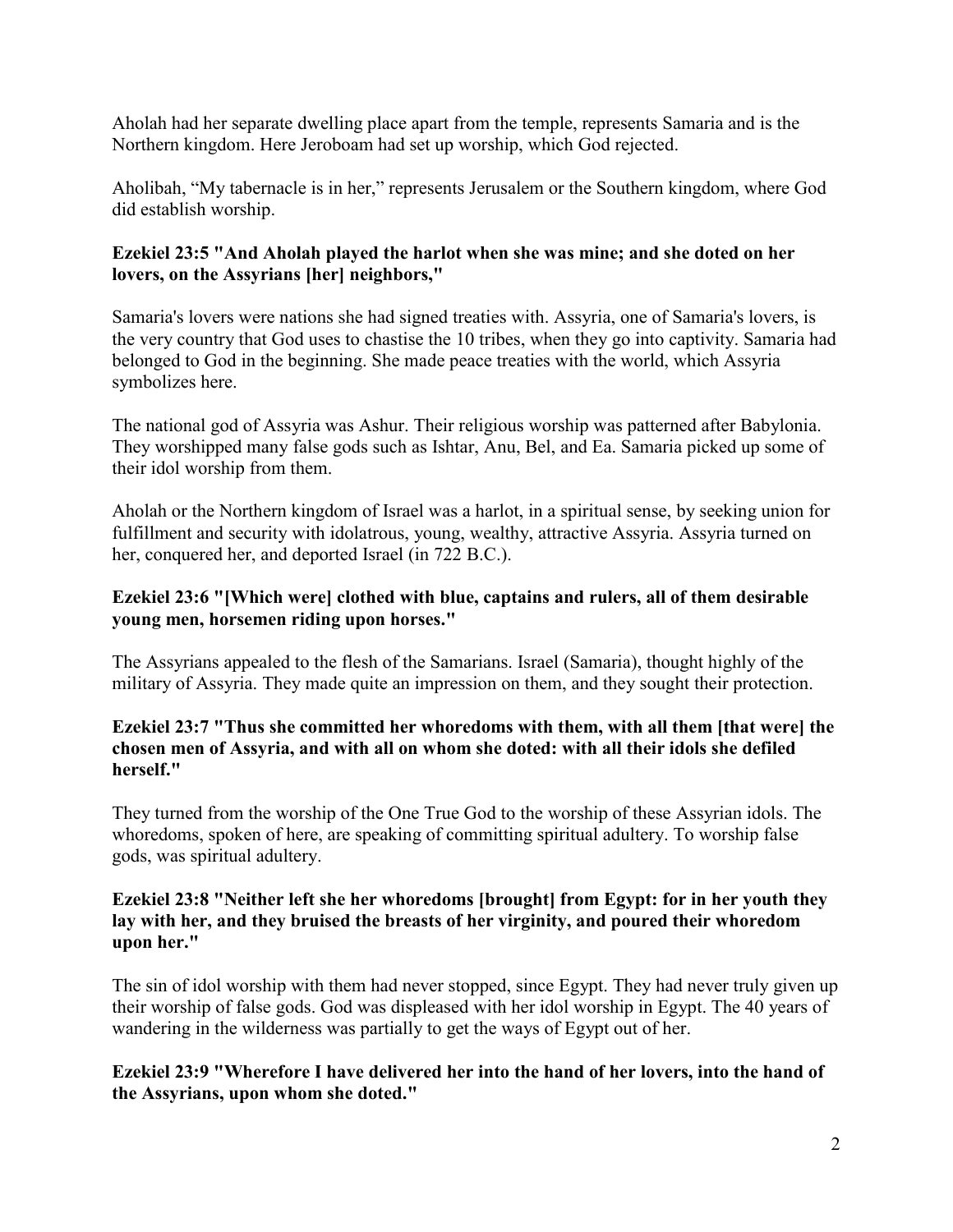Now, we see that God had allowed the Assyrians to capture the 10 tribes, and carry them into captivity in Assyria. They were in Captivity in Assyria 136 years, before the capture of Judah by the Babylonians. The very ones she had put her confidence in, captured her and put her in captivity.

## **Ezekiel 23:10 "These discovered her nakedness: they took her sons and her daughters, and slew her with the sword: and she became famous among women; for they had executed judgment upon her."**

It was her punishment that became famous. Assyria realized her weakness, and came in and took her. Of course, this could not have happened, had it not been the will of God. God allowed this to happen, as a chastisement upon her.

## **Ezekiel 23:11 "And when her sister Aholibah saw [this], she was more corrupt in her inordinate love than she, and in her whoredoms more than her sister in [her] whoredoms."**

Aholibah symbolized Jerusalem, or Judah. Remember, that the temple of God was in Jerusalem. One of the things that caused the 10 tribes to be captured for a longer period of time, than Jerusalem and Judah, was the fact that all of their kings were evil, where Judah had a few that were not evil. Actually out of the 19 kings they had, 8 of them were good kings.

It does look like the capture by the Assyrians, would have caused the tribe of Judah to have learned from their error and repented, but it did not. In fact, instead of repenting and turning back to God, they began worshipping more false gods and making more idols than they had before.

Earlier we discovered that the rulers, priests and elders were doing this in God's house. But that wasn't all as they were involved in physical adultery as well. Plus they had sacrificed children to Moloch.

# **Ezekiel 23:12 "She doted upon the Assyrians [her] neighbors, captains and rulers clothed most gorgeously, horsemen riding upon horses, all of them desirable young men."**

Ahaz placed Judah under the protection of Assyria, a political move denounced by Isaiah (Isa. 7:13-17).

"Doted" means to breathe sensually. This speaks of adultery. God does not want His wife (Israel), finding help from others. This is speaking of spiritual adultery. They were taken of them, because it appeared they were so strong militarily.

# **Ezekiel 23:13 "Then I saw that she was defiled, [that] they [took] both one way,"**

This, of course, is speaking of Judah. They have defiled themselves with Assyria.

**Ezekiel 23:14 "And [that] she increased her whoredoms: for when she saw men portrayed upon the wall, the images of the Chaldeans portrayed with vermilion,"**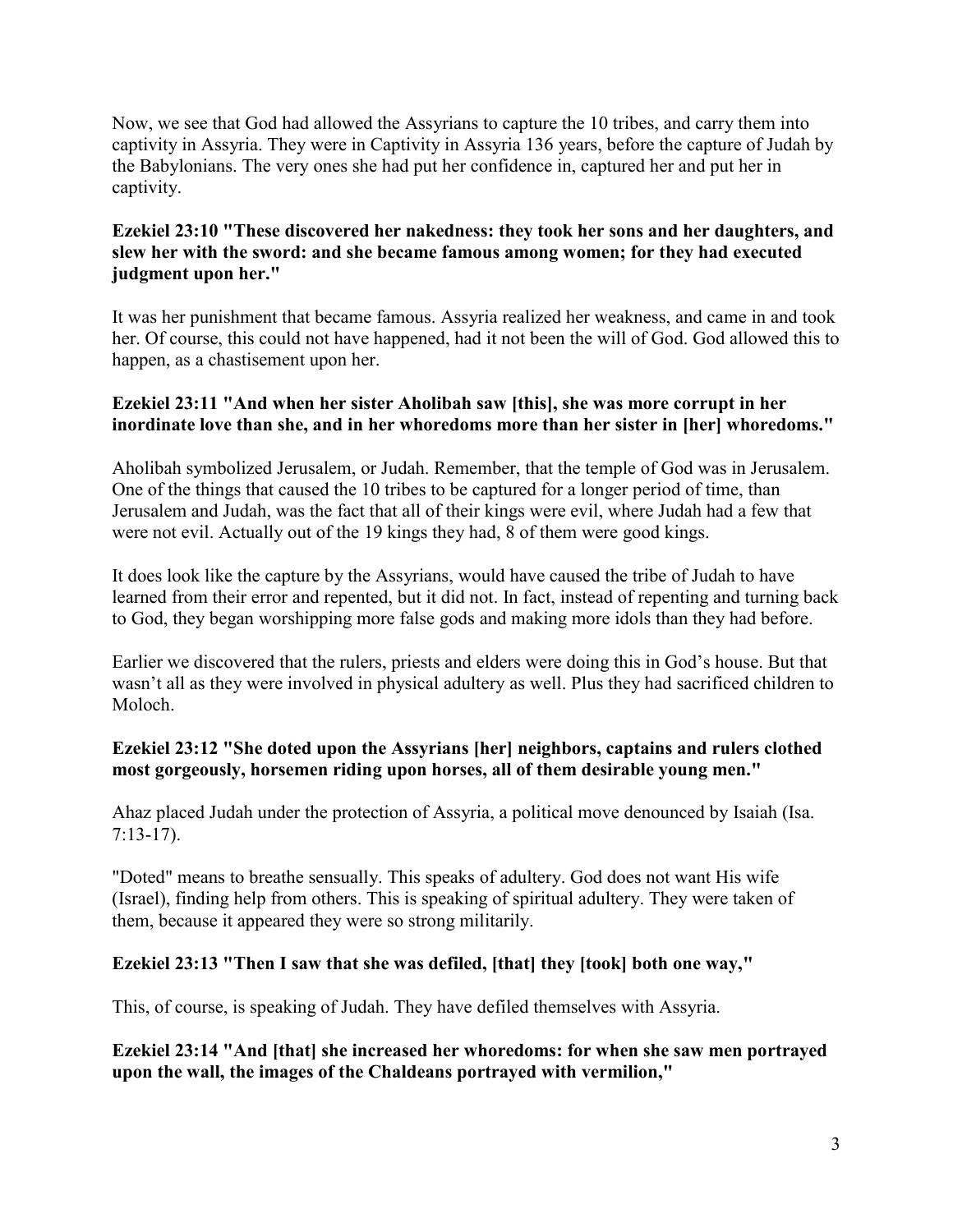They went even further with their unfaithfulness to God than did Samaria. It appears, they were so taken by the statues of men who were great military men that they began to worship them. "Vermillion" means red ochre.

Judah was drawn to portraits of Babylonian men, done in brilliant colors, lusting for the Chaldean lifestyle. Social and political alliance led to spiritual defection.

#### **Ezekiel 23:15 "Girded with girdles upon their loins, exceeding in dyed attire upon their heads, all of them princes to look to, after the manner of the Babylonians of Chaldea, the land of their nativity:"**

These images were of princes with beautiful brightly colored turbans upon their heads, as some of the monuments of Nimrod have.

#### **Ezekiel 23:16 "And as soon as she saw them with her eyes, she doted upon them, and sent messengers unto them into Chaldea."**

Notice, this was appealing to the eye. This is one of the temptations that Eve faced. The lust of the eyes, many times, is what causes the lust to become a reality.

#### **Ezekiel 23:17 "And the Babylonians came to her into the bed of love, and they defiled her with their whoredom, and she was polluted with them, and her mind was alienated from them."**

The description here portrays spiritual unfaithfulness graphically.

This lust of the eyes was for the great military power and the great wealth they possessed. This was a political defilement here. God had always protected Israel, and He did not plan for them to seek help from the world. This is showing a lack of confidence in God, when they place their confidence in Babylon.

Even Josiah had been a king pleasing unto God, but Jehoiakim and Zedekiah were not pleasing unto Him. Zedekiah was actually put into power by Nebuchadnezzar.

## **Ezekiel 23:18 "So she discovered her whoredoms, and discovered her nakedness: then my mind was alienated from her, like as my mind was alienated from her sister."**

God had not liked the ten tribes seeking help from Assyria, and He did not like Judah accepting help from Babylon. Both, in His sight, had committed spiritual adultery. They had made an alliance with the world.

## **Ezekiel 23:19 "Yet she multiplied her whoredoms, in calling to remembrance the days of her youth, wherein she had played the harlot in the land of Egypt."**

The false gods of Babylon were not enough; she actually still worshipped the false gods of Egypt. Both, Babylon and Egypt were symbols of the evil world.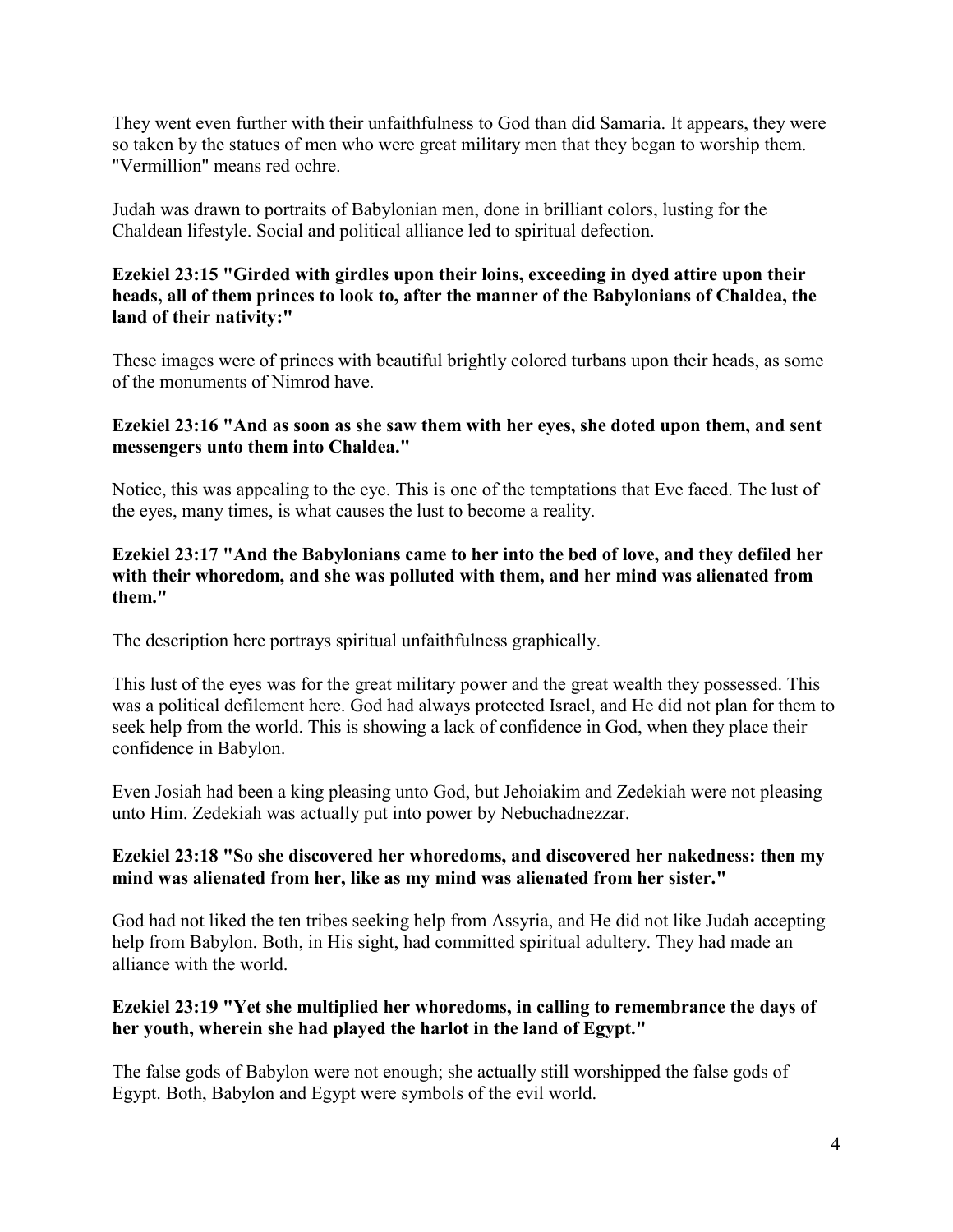Judah renewed her old sins from the days of Egypt, returning to her first degradation.

## **Ezekiel 23:20 "For she doted upon their paramours, whose flesh [is as] the flesh of asses, and whose issue [is like] the issue of horses."**

Judah had courted the favors of these Egyptian princes. She remembered the Egyptians with fondness. In the spiritual sense, they committed adultery with Egypt.

## **Ezekiel 23:21 "Thus thou calledst to remembrance the lewdness of thy youth, in bruising thy teats by the Egyptians for the paps of thy youth."**

Even before they had gone into covenant relationship with God, they had worshipped the false gods of Egypt. They were promised to God, but had not become His wife at that stage.

#### **Ezekiel 23:22 "Therefore, O Aholibah, thus saith the Lord GOD; Behold, I will raise up thy lovers against thee, from whom thy mind is alienated, and I will bring them against thee on every side;"**

God's anger at Judah's sin prompted His bringing Babylonians and others to deal severely with her.

The lovers, which turned against Judah, were the Chaldeans. God will use the very ones they had put their confidence in, to destroy them.

The passage sets forth how Judah's companion nations were the instruments of her judgment.

## **Ezekiel 23:23 "The Babylonians, and all the Chaldeans, Pekod, and Shoa, and Koa, [and] all the Assyrians with them: all of them desirable young men, captains and rulers, great lords and renowned, all of them riding upon horses."**

Pekod, Shoa, and Koa are three different Aramean tribes.

## **Ezekiel 23:24 "And they shall come against thee with chariots, wagons, and wheels, and with an assembly of people, [which] shall set against thee buckler and shield and helmet round about: and I will set judgment before them, and they shall judge thee according to their judgments."**

This is describing a great army that will come against them. The Babylonians, and the Egyptians, had such an army. God will place them into the hands of those they had put their trust in. God had always fought Israel's battles for them. This time the battle will be theirs alone. They are much smaller, and not as well equipped as the mighty army, spoken of here.

**Ezekiel 23:25 "And I will set my jealousy against thee, and they shall deal furiously with thee: they shall take away thy nose and thine ears; and thy remnant shall fall by the sword: they shall take thy sons and thy daughters; and thy residue shall be devoured by the fire."**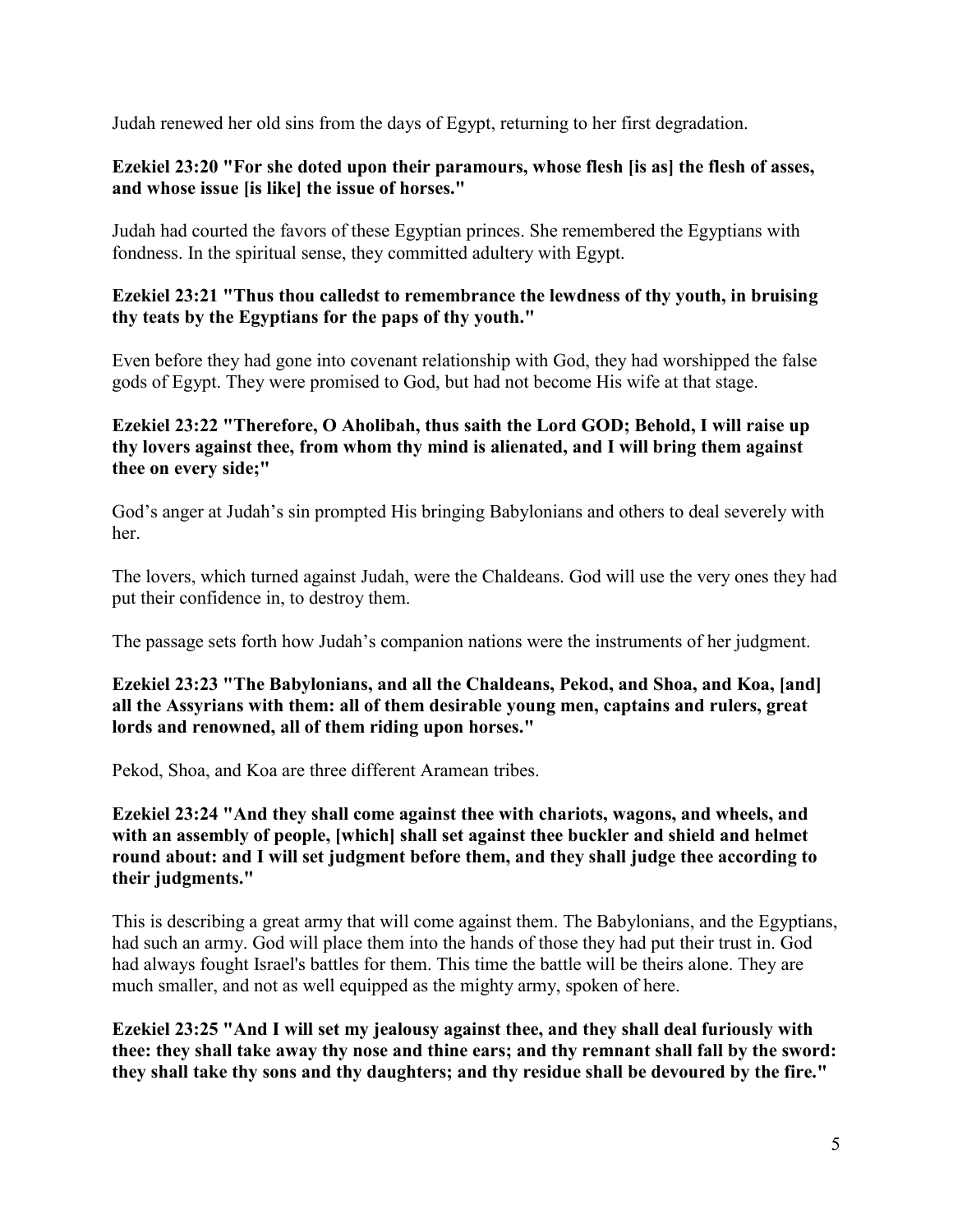Atrocities by Babylonians would include facial dismemberment, ancient punishment for an adulteress practiced in Egypt, Chaldea and elsewhere so we do know that severe things like this were done.

They poked out the eyes of Zedekiah. The other things are really what did happen in the conquest.

# **Ezekiel 23:26 "They shall also strip thee out of thy clothes, and take away thy fair jewels."**

The siege came, and they took everything they had. They took everything of any value. The verse above, is speaking of leaving them the way they were born, naked and without anything of value.

# **Ezekiel 23:27 "Thus will I make thy lewdness to cease from thee, and thy whoredom [brought] from the land of Egypt: so that thou shalt not lift up thine eyes unto them, nor remember Egypt any more."**

God will prove to them in this that their only help is from Him. They in desperation, will reach out to God for help. God will have proved that all the false gods together could not help them. He was their only help.

## **Ezekiel 23:28 "For thus saith the Lord GOD; Behold, I will deliver thee into the hand [of them] whom thou hatest, into the hand [of them] from whom thy mind is alienated:"**

This is another statement, that the ones they had put their confidence in, are the very ones who came to destroy them. They had once claimed them as lovers, now they hate them.

# **Ezekiel 23:29 "And they shall deal with thee hatefully, and shall take away all thy labor, and shall leave thee naked and bare: and the nakedness of thy whoredoms shall be discovered, both thy lewdness and thy whoredoms."**

These are heathen lands. They have no compassion upon them at all.

Their enemies will destroy many of them, plunder their belongings, including their livestock, clothing, food, crops and those they do leave will be left with virtually nothing.

Their love had turned on them. Their lover had left them naked and alone.

# **Ezekiel 23:30 "I will do these [things] unto thee, because thou hast gone a whoring after the heathen, [and] because thou art polluted with their idols."**

This entire chapter is speaking of the unfaithfulness of the people, when they looked for help from the world and its idols and not from God.

**Ezekiel 23:31 "Thou hast walked in the way of thy sister; therefore will I give her cup into thine hand."**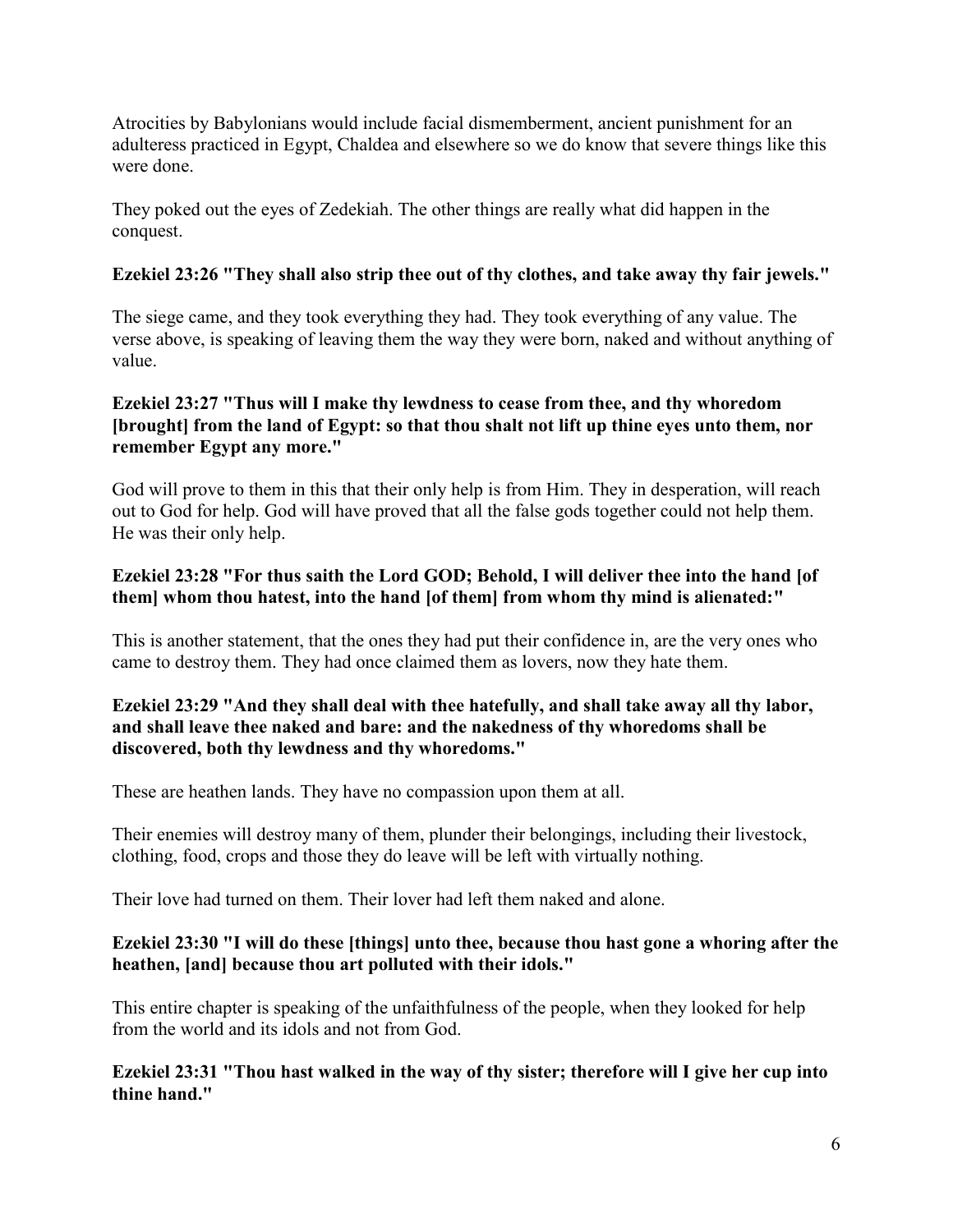The sister, Samaria, had made the very same mistake, by looking to Assyria for answers. We see that the very same punishment that came on the sister, comes on Judah as well. The same sin deserves the same punishment.

# **Ezekiel 23:32 "Thus saith the Lord GOD; Thou shalt drink of thy sister's cup deep and large: thou shalt be laughed to scorn and had in derision; it containeth much."**

This great people, who had been the chosen of God and respected by all lands, will now be thought of as accursed by her enemies. They lost all respect for Judah, when their God forsook them. Their cup had ceased to be a cup of blessings. It is now, filled with the wrath of God.

## **Ezekiel 23:33 "Thou shalt be filled with drunkenness and sorrow, with the cup of astonishment and desolation, with the cup of thy sister Samaria."**

Judah was to experience the "cup" of God's judgment as Samaria had (in 722 B.C.). Often the idea of "drinking a cup" is symbolic of receiving god's wrath.

This is speaking of the drunkenness, because of the siege which came on them when they were attacked by the Chaldeans. Their sorrow, astonishment, and desolation came on them all at once. God had turned His back on them.

## **Ezekiel 23:34 "Thou shalt even drink it and suck [it] out, and thou shalt break the sherds thereof, and pluck off thine own breasts: for I have spoken [it], saith the Lord GOD."**

This is speaking of Judah as a desolate adulterous wife of God. The natural source of nourishment for the children will be no more. This just speaks of the desperation, when God abandons them.

# **Ezekiel 23:35 "Therefore thus saith the Lord GOD; Because thou hast forgotten me, and cast me behind thy back, therefore bear thou also thy lewdness and thy whoredoms."**

The sins of an adulterous wife are the cause of this terrible calamity that has come upon Judah. The Husband is not sympathetic so she must bear the punishment for her own sins.

Verses 36-42: The prophet detailed a shameful summary of God's case against the nation, a double arraignment calling for judgment.

## **Ezekiel 23:36 "The LORD said moreover unto me; Son of man, wilt thou judge Aholah and Aholibah? yea, declare unto them their abominations;"**

God is telling Ezekiel to judge them, and see that their punishment is right for their sins.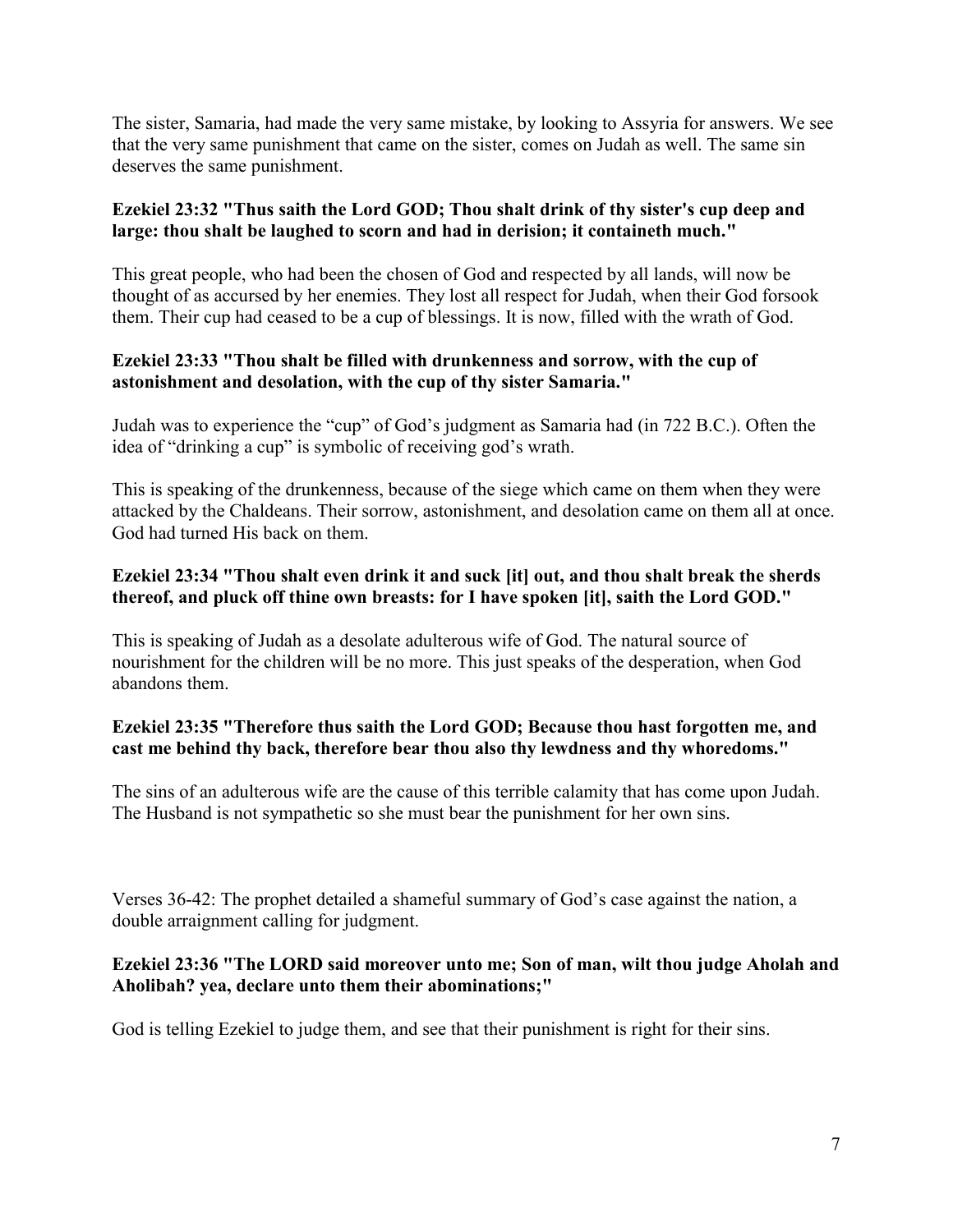## **Ezekiel 23:37 "That they have committed adultery, and blood [is] in their hands, and with their idols have they committed adultery, and have also caused their sons, whom they bare unto me, to pass for them through [the fire], to devour [them]."**

Their abomination and adultery, they had committed, was the worship of idols and false gods. The false god, they made their children walk through the fire for, was Molech.

"Blood is in their hands" means they have shed the blood of others.

## **Ezekiel 23:38 "Moreover this they have done unto me: they have defiled my sanctuary in the same day, and have profaned my sabbaths."**

This again, is speaking of the idols they had brought into the sanctuary itself (read chapters 8 to 11). As to the Sabbaths, they were not following God's law on obeying the Sabbath.

#### **Ezekiel 23:39 "For when they had slain their children to their idols, then they came the same day into my sanctuary to profane it; and, lo, thus have they done in the midst of mine house."**

The fact they sacrificed to these false gods on the very day they sacrificed in the temple, was an abomination, as well. These Hebrews, who regarded children as blessings from God, had even sacrificed their children.

## **Ezekiel 23:40 "And furthermore, that ye have sent for men to come from far, unto whom a messenger [was] sent; and, lo, they came: for whom thou didst wash thyself, paintedst thy eyes, and deckedst thyself with ornaments,"**

These were the same men that had been spoken of as their lovers earlier. They were Babylonians and Assyrians, and others like them. They dressed as if their lovers were coming, even painting themselves up, as a harlot would.

#### **Ezekiel 23:41 "And satest upon a stately bed, and a table prepared before it, whereupon thou hast set mine incense and mine oil."**

This table is where they burned the incense that rightly belonged to God. This incense was to be burned to God alone.

#### **Ezekiel 23:42 "And a voice of a multitude being at ease [was] with her: and with the men of the common sort [were] brought Sabeans from the wilderness, which put bracelets upon their hands, and beautiful crowns upon their heads."**

These were people of the common sort. Certainly, they were not worshippers of God. Sabeans: This word (in Ezek. 23:42), should be read, as in the margin of the Authorized Version, and in the Revised Version, "drunkards."

This Scripture is intended to convey their continuation into worse and worse sins.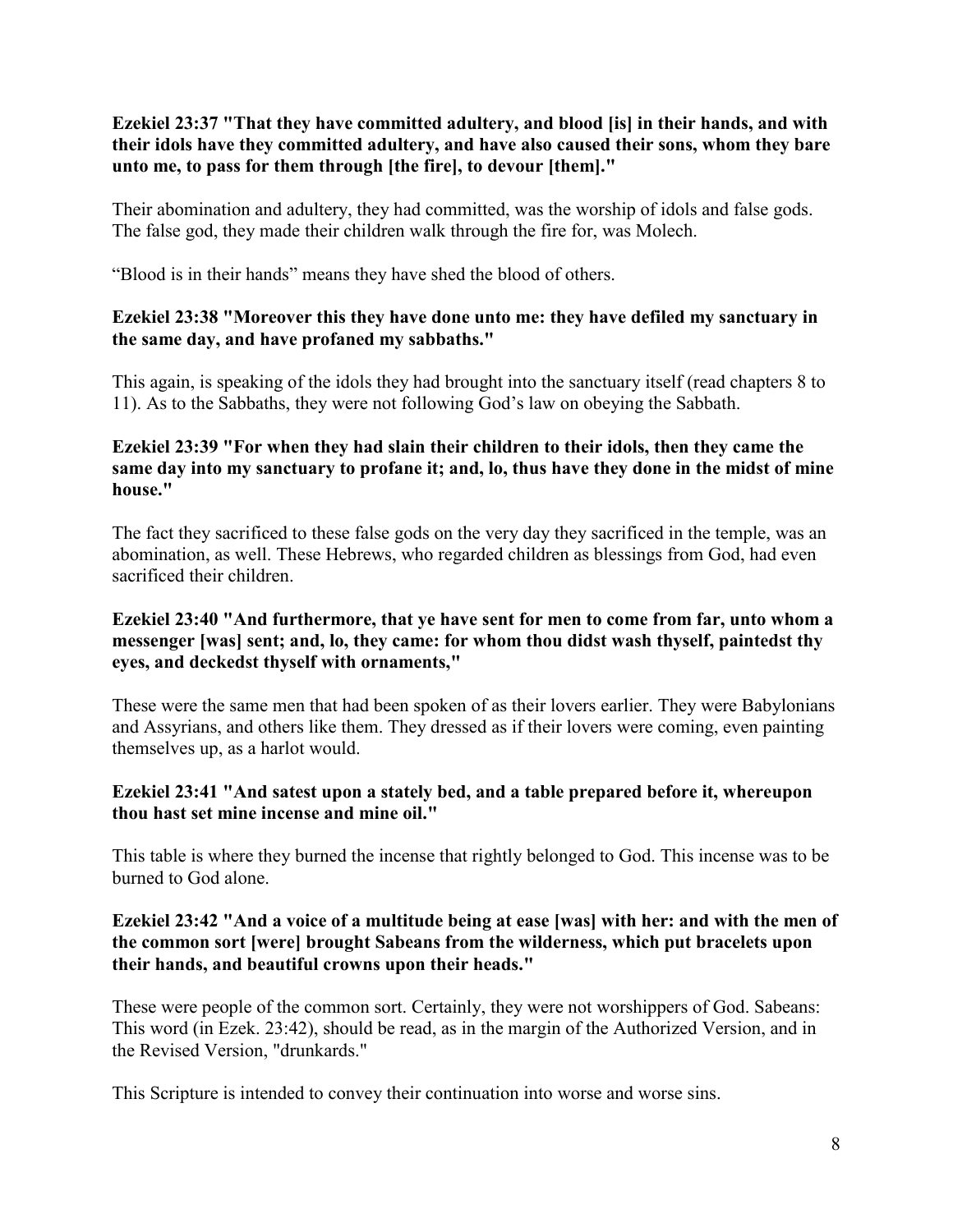## **Ezekiel 23:43 "Then said I unto [her that was] old in adulteries, Will they now commit whoredoms with her, and she [with them]?"**

This spiritual adultery had been going on so long, God speaks of it, here, as being done not only with the leaders but with the commoners as well. Seems they have fallen so deep in sin, it doesn't make any difference with who or why anymore.

## **Ezekiel 23:44 "Yet they went in unto her, as they go in unto a woman that playeth the harlot: so went they in unto Aholah and unto Aholibah, the lewd women."**

This is speaking of the ungodly Jews who had completely forgotten or turned against God. She had completely lost her honor and now would have to face the judgment which was about to come.

#### **Ezekiel 23:45 "And the righteous men, they shall judge them after the manner of adulteresses, and after the manner of women that shed blood; because they [are] adulteresses, and blood [is] in their hands."**

This likely refers to the remnant of godly people in the nation who would affirm the justice of judgment and would be led into captivity as they were told to do by the prophets. These would be the remnant who would live although they would still go into captivity until the 70 years were completed before returning to Jerusalem when the second temple was rebuilt.

## **Ezekiel 23:46 "For thus saith the Lord GOD; I will bring up a company upon them, and will give them to be removed and spoiled."**

God brings war on these unfaithful. This will be shown (as we go into chapter 24).

## **Ezekiel 23:47 "And the company shall stone them with stones, and dispatch them with their swords; they shall slay their sons and their daughters, and burn up their houses with fire."**

All of this is divine judgment on God's unfaithful wife (Israel). All will suffer in this siege.

## **Ezekiel 23:48 "Thus will I cause lewdness to cease out of the land, that all women may be taught not to do after your lewdness."**

Of course, the wife of God is not just women. They are spoken of as women, because symbolically, they are the wife of God.

# **Ezekiel 23:49 "And they shall recompense your lewdness upon you, and ye shall bear the sins of your idols: and ye shall know that I [am] the Lord GOD."**

This is another statement that, their sin of idolatry brought this terrible siege upon them. God did not choose to destroy them, but must, because of their sins. All the world must know that He is God. The warnings are to be fulfilled, because God spoke them.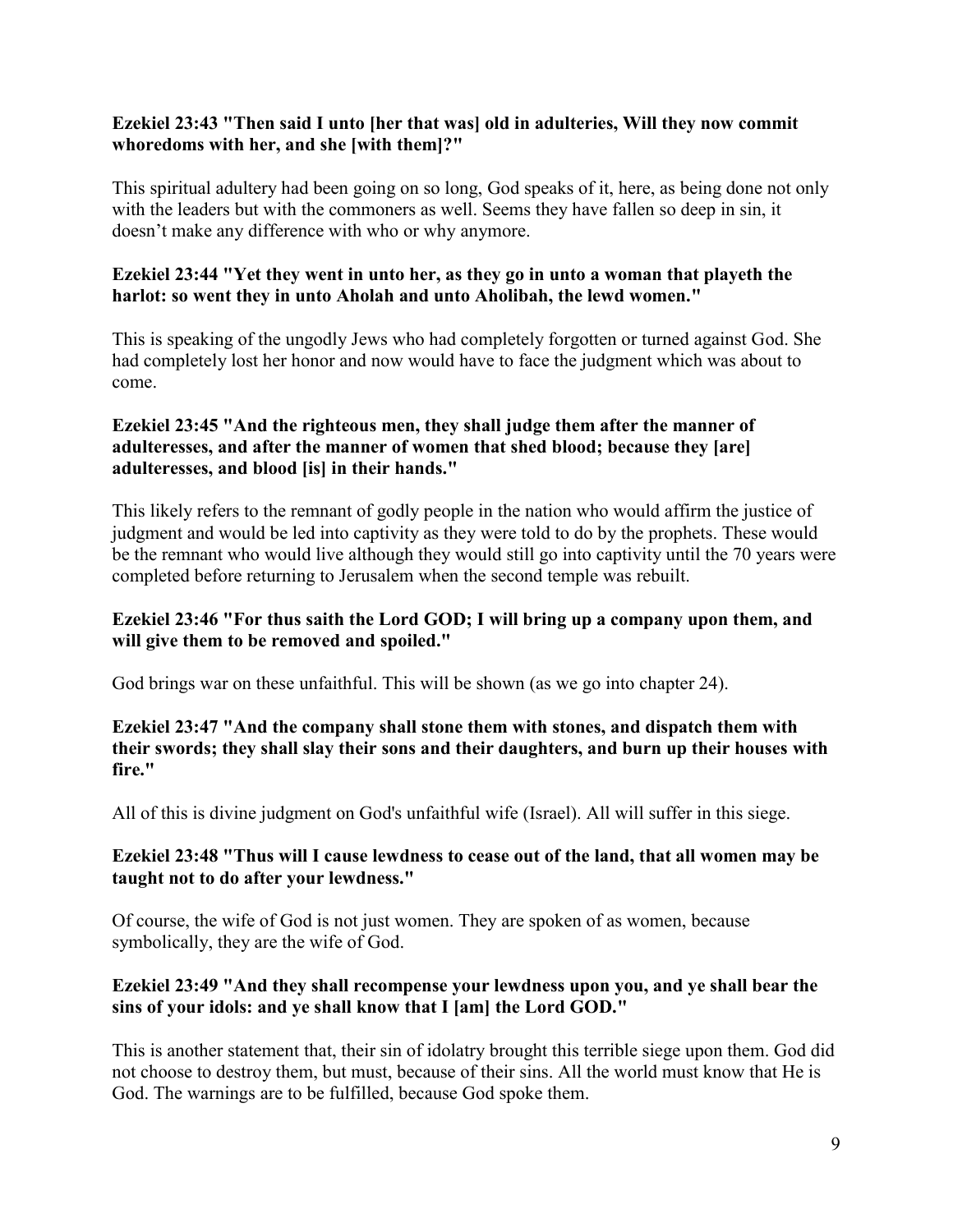# **Ezekiel Chapter 23 Questions**

- 1. Who is this prophecy speaking of?
- 2. Who are the women in verse 2?
- 3. What were the whoredoms they had committed?
- 4. When did they become the wife of God?
- 5. What were the names of the two sisters?
- 6. Who do each of them symbolize?
- 7. What does the word "Aholah" mean?
- 8. What does "Aholibah" mean?
- 9. The tent is the same as the \_\_\_\_\_\_\_\_\_\_\_\_\_ in the wilderness.
- 10. Who were Samaria's lovers?
- 11. What was the national god of Assyria?
- 12. Who were some other false gods they worshipped?
- 13. The Assyrians appealed to the \_\_\_\_\_\_\_\_ of the Samarians.
- 14. They turned from worship of the \_\_\_\_\_\_\_\_\_\_\_\_\_\_\_\_\_\_\_\_\_\_\_\_\_\_\_\_\_\_\_\_.
- 15. To worship false gods, was \_\_\_\_\_\_\_\_\_\_\_ \_\_\_\_\_\_\_\_\_\_\_\_.
- 16. Where were the ten tribes carried captive?
- 17. What was one reason for their 40 years of wandering in the wilderness?
- 18. God allowed their capture, as a \_\_\_\_\_\_\_\_\_\_\_ upon them.
- 19. Why did the 10 tribes spend more time in Captivity, than the two tribes of Judah?
- 20. What does "doted" mean?
- 21. Who is the wife of God?
- 22. What does "vermillion" mean?
- 23. What was on the heads of the images?
- 24. What kind of defilement is verse 17 speaking of?